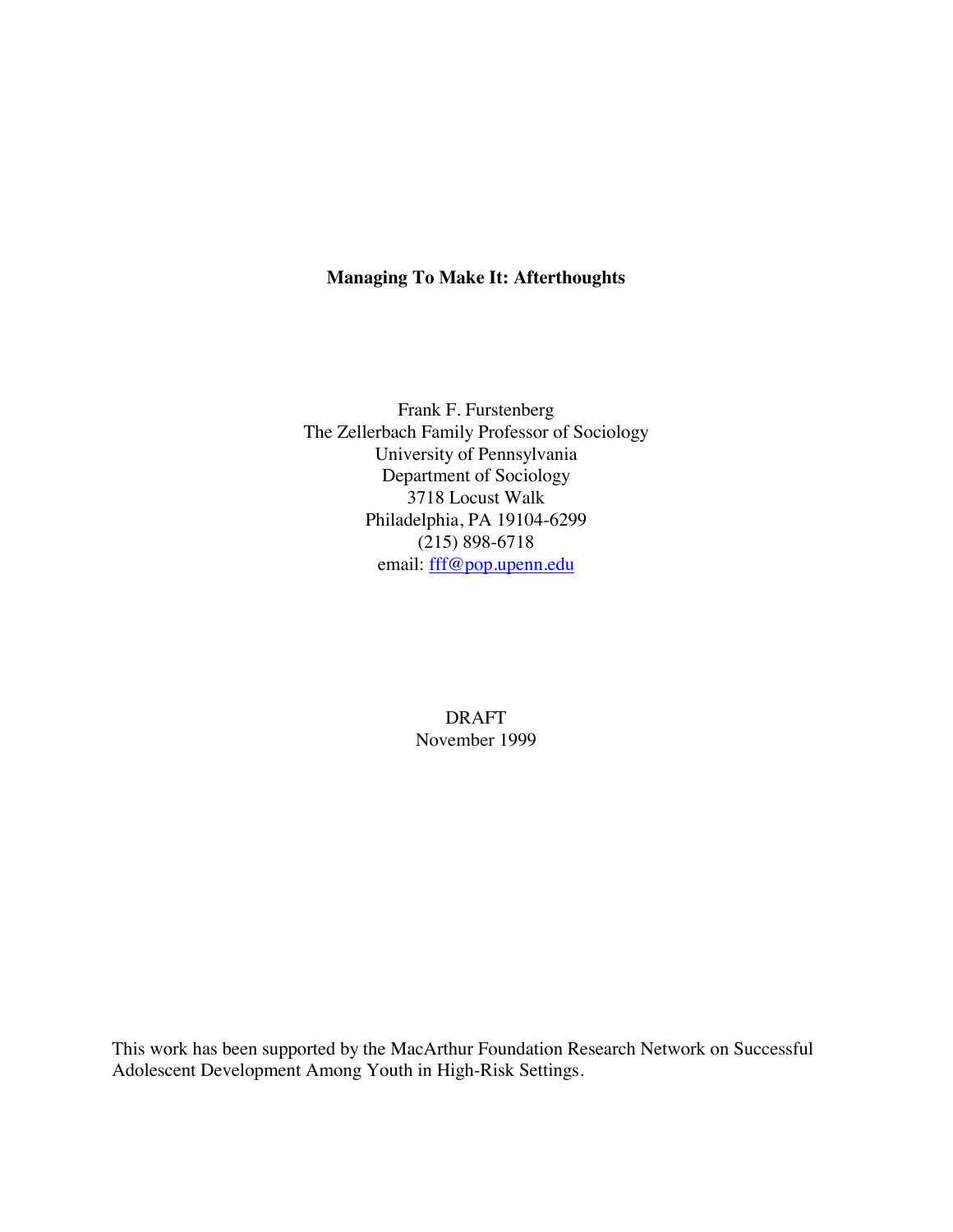## **Preface**

The premise that social units are more than just the sum of their members is an essential ingredient of the sociological perspective. This idea can be traced back to Comte and Saint-Simon, the early founders of sociology, but it is most clearly articulated in the writings of Emile Durkheim(1933, 1951, 1995), whose sociological theories influenced the Chicago School of Sociology founded in the early decades of this century. Later in the century, when the work of another French proto-social scientist, Alexis de Tocqueville (1945), were circulated in this country, the proposition that American society relied on local institutions that restrained central authority also stimulated research on community studies (Hollingshead 1949; Lynd & Lynd 1956; Park, Burgess, & McKenzie 1925; Seeley, Sim, & Loosley 1956; Warner & Lunt 1941). It is not surprising, therefore, that the sociology of neighborhoods became a popular arena of study by demographers, criminologists, urban anthropologists, and sociologists of all stripes (Banfield 1970; Duhl 1963; Gans 1962; Suttles 1968; Tannenbaum 1938: Walton & Carns 1977). Cohesive and well-functioning local communities have been considered to be the backbone of civil society and, along with the family, the seed bed of an active citizenry (Nisbet 1986; Vidich & Bensman 1968).

Community studies flourished in the middle part of this century and then briefly waned, perhaps because neighborhoods themselves became less prominent features of society in the post-industrial era. Credit belongs to William Julius Wilson (1987, 1996) for resurrecting the neighborhood as a topic for sociological investigation. Wilson argued persuasively that families residing in impoverished neighborhoods will function less well in protecting, cultivating, and promoting their children's life chances. His thesis linking changing economic patterns in a

-1-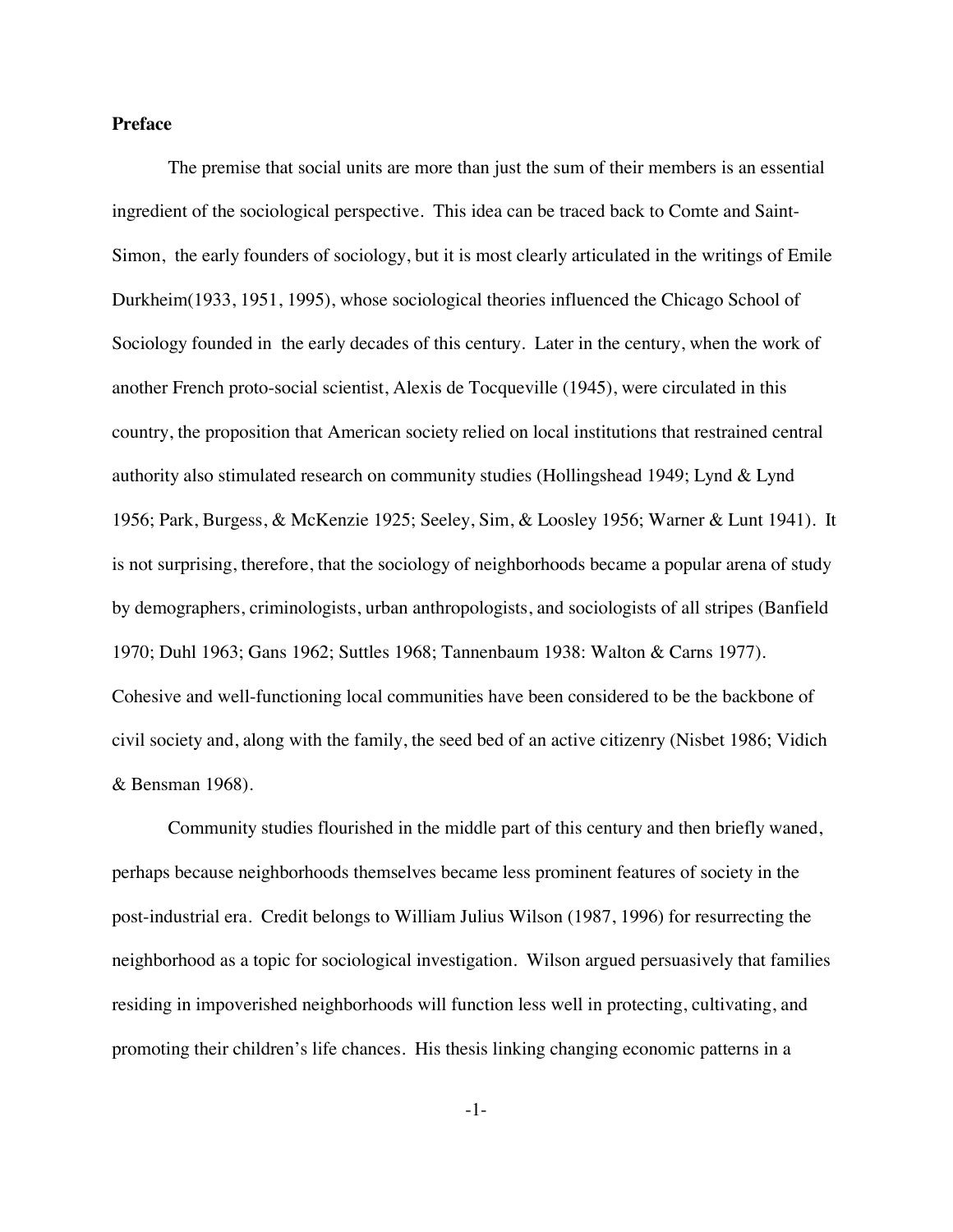global economy with community disintegration, declining family organization, and children's problem behavior has captivated social science researchers during the decade of the 1990s (Brooks-Gunn, Duncan & Aber 1997; Jargowsky 1997; Jencks & Peterson 1991; National Research Council 1990).

The idea that parents co-socialize their children with members of their community seems perfectly obvious and yet is woefully neglected as a topic in the literature of both social science and public policy (Furstenberg 1985). Strange as it seems, both liberals and conservatives have some discomfort pursuing this topic in research. The strengthening of local communities is greeted with a measure of distrust by some liberals because it appears to weaken the role of the federal government in insuring equality through the provision of resources and the enforcement of regulations that protect the disadvantaged. The conservative right sees the idea of a partnership between community and family as potentially undermining parental rights and authority. This strand of conservative thought has advanced the notion of a highly privatized family system that is based on a free market ideology. Parents should be trusted almost exclusively to make the best decisions for their children unfettered by intrusive institutions. As Margaret Thatcher once put it, "There is no such thing as society, only individuals." While this utterance seems almost a caricature, the idea of supporting the family through strengthening local institutions is an anathema for some conservatives. Witness the vitriolic political response to Hillary Clinton's (1996) seemingly uncontroversial book, *It Takes a Village to Raise a Child and other Lessons Children Teach us.*

Accordingly, in some quarters on both the left and right, Wilson's arguments have been greeted with some skepticism. Perhaps this is one reason why legions of social scientists have

-2-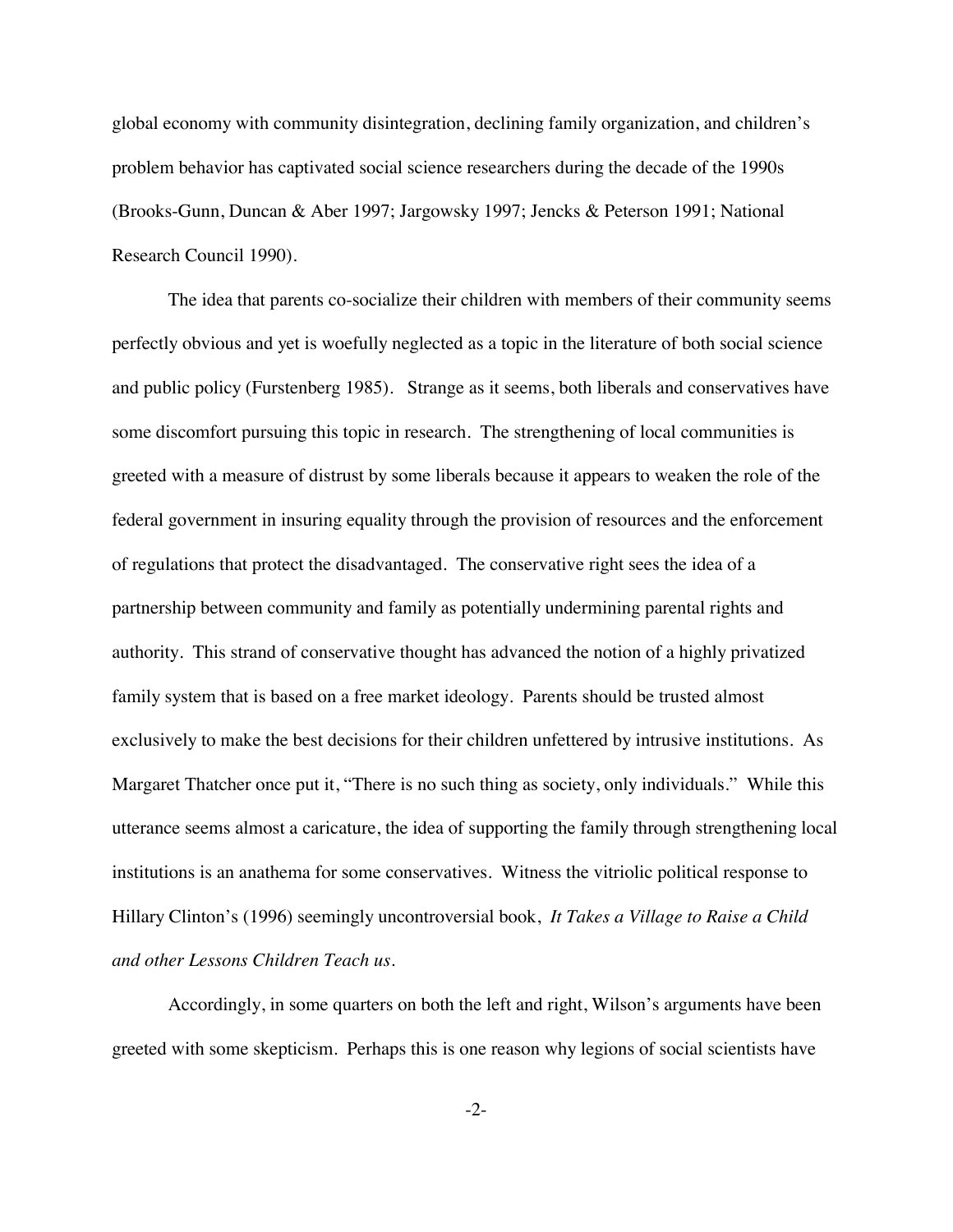been occupied with efforts to examine his argument empirically during the past decade. The book that is being discussed in this meeting— *Managing to Make It*— can be thought of as a part of the daunting task of investigating how communities, and more specifically neighborhoods, via the family, both directly and indirectly affect the process of human development. As such, it is also an attempt to revise how sociologists and developmental psychologists have treated the process of socialization, a theme to which I will return shortly.

This paper discusses selectively some of the key ideas in this book and highlights what I believe are some of its most interesting findings. I'll conclude with some remarks about some potential policy directions that are suggested by the findings of this study as well as a few directions for future research.

### **Origins of the Study**

*Managing to Make It* is the first of a series of related reports resulting from a ten-year long research network supported by The MacArthur Foundation. The Network on Successful Adolescence in Disadvantaged Communities was initiated in 1989 to explore promising research and policy directions aimed at promoting the healthy development of youth who were at high risk of encountering problems in adolescence and early adulthood (Jessor 1993). An interdisciplinary group of 14 social scientists worked closely together to understand how and why some youth were successfully navigating this period while others were floundering<sup>1</sup>. Given the composition of the group, it was not in the least surprising that we elected to focus on the multiple contexts in

<sup>1&</sup>lt;sup>1</sup> <sup>1</sup> Members of the MacArthur Foundation Research Network on Successful Adolescent Development Among Youth in High Risk Settings: Dr. Albert Bandura; Dr. James Comer; Dr. Thomas Cook; Dr. Jacquelynne Eccles, Dr. Glen H. Elder, Jr.; Dr. Delbert Elliott; Dr. Frank F. Furstenberg; Dr. Norman Garmezy; Dr. Robert J. Haggerty; Dr. Beatrix A. Hamburg; Dr. Richard Jessor; Dr. Arnold Sameroff; Dr. Marta Tienda;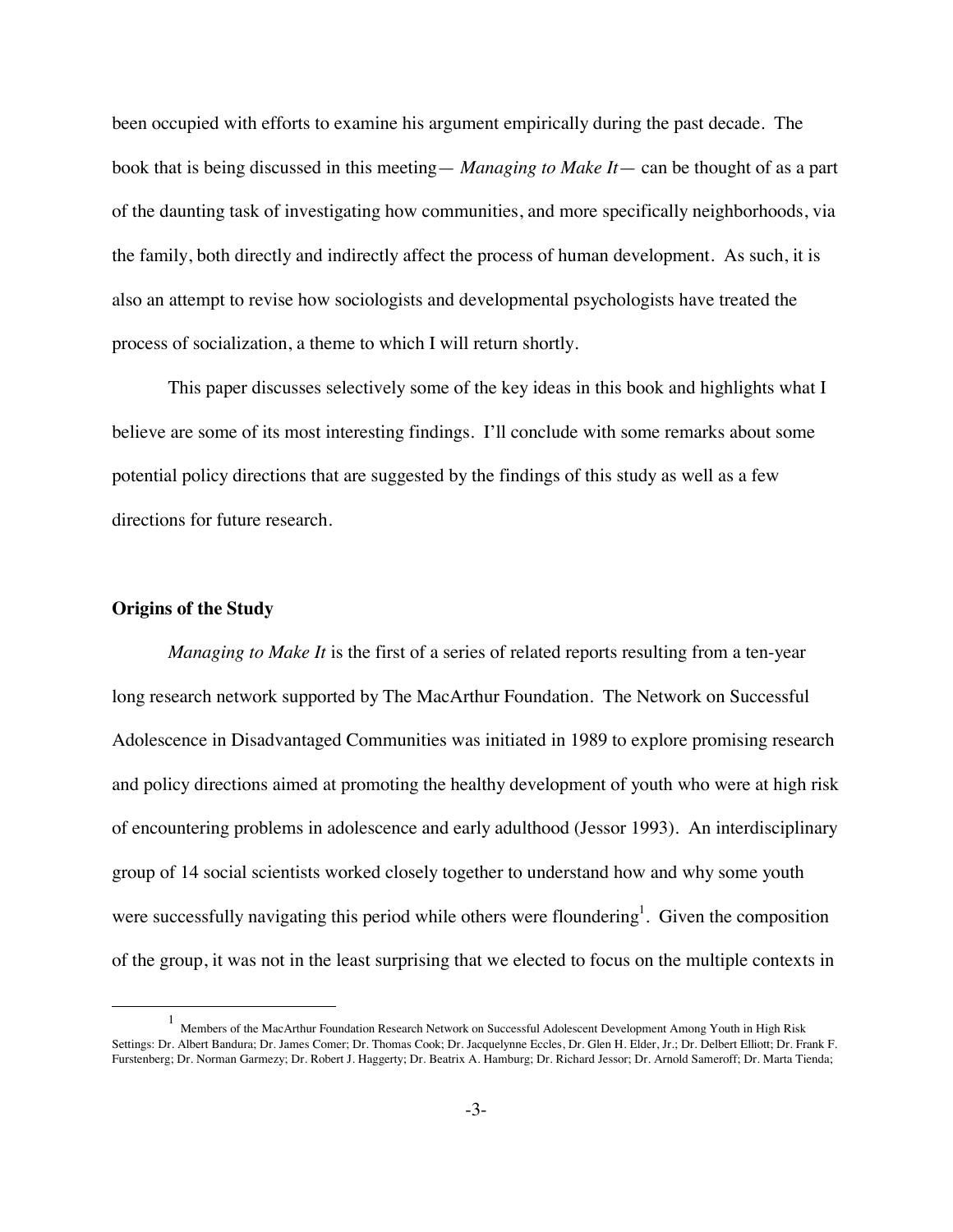which youths resided and to link these contexts to the process of development and measures of ill and well-being. In one way or another, each of us adopted a similar strategy of using both qualitative and quantitative methods to measure the influence of these multiple contexts on the course of development (Cook et al. 1999).

This study, situated in inner city Philadelphia, began with an exploratory field study of five varying neighborhoods, focusing on the transactions between parents and the surrounding community that were related to the children's development (Furstenberg et al. 1999). The idea behind the preliminary study was that parents might employ different strategies of managing their children depending on features of the neighborhood. These context-specific strategies in turn might have implications for the child's developmental path.

 It should be noted that the idea behind this study was not entirely original. A tradition of research in both sociology and community psychology on the transactions between families and their immediate social environments dates back to the middle of this century. Some of the best and most careful studies were done by European sociologists and anthropologists, but American social scientists also picked up this keen interest in exploring how families situated themselves in local environments and engage in community-based institutions (Adams 1970; Bott 1957; Litwak & Meyer 1973; Medrich et al. 1982) . To some extent, this work has continued in a more specialized form as researchers have looked at parental involvement in the schools or in health care and social services (Schneider & Coleman 1993). And students of Urie Bronfenbrenner have maintained a strong interest in the ways that families are connected to their local milieus

Dr. William Julius Wilson.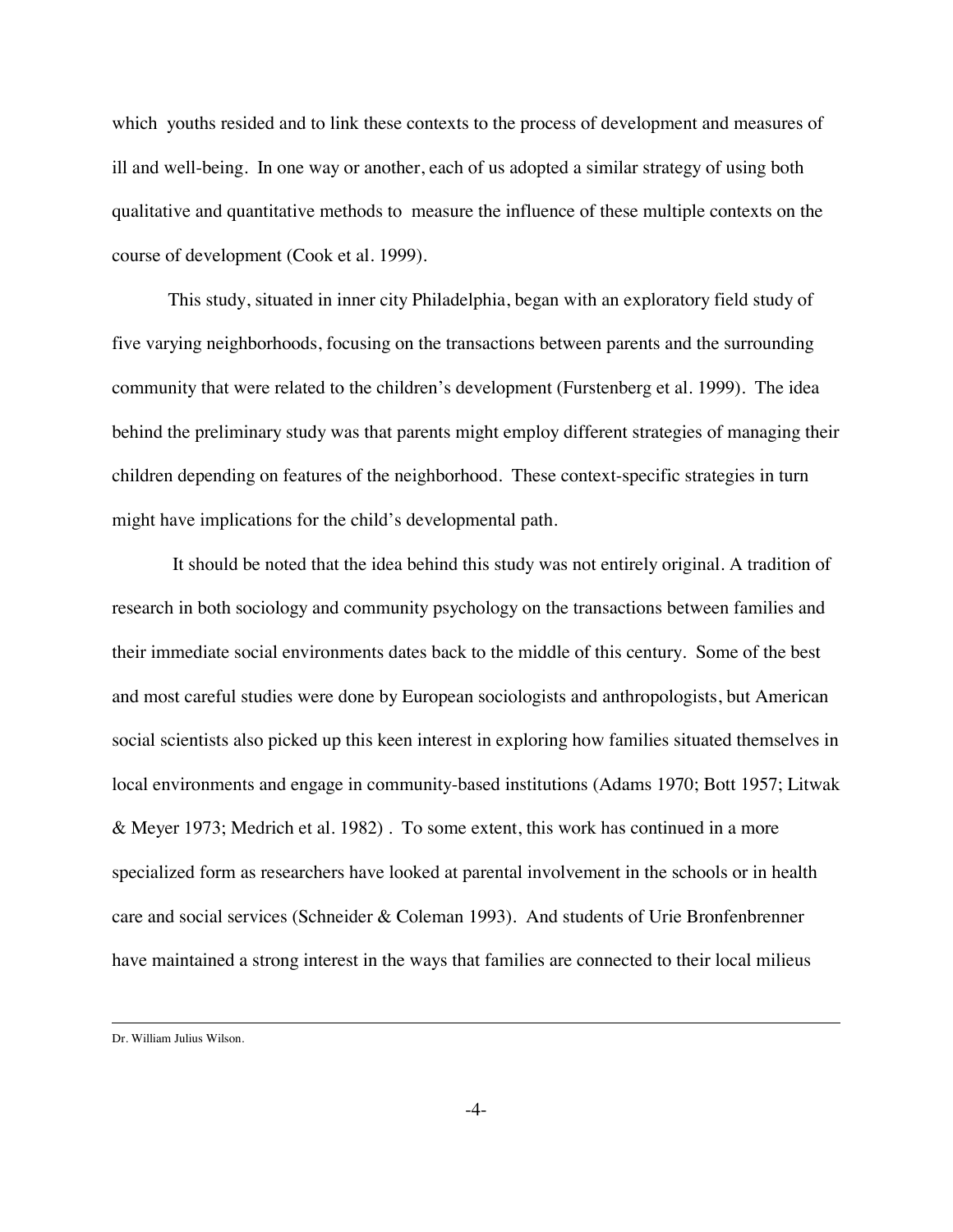(Garbarino 1992; Miller et al. 1992).

 This previous work notwithstanding, the majority of the gigantic corpus of research on child development has assiduously focused on dealings among family members— and, at that, mostly on face-to-face interactions between parents and children. The assumption that parental child rearing practices shape the values and competencies of their offspring has been the central theme of countless studies in the social sciences (Anderson & Sabatelli 1999; Harris 1998). By contrast, hardly any attention has been directed to the ways that parents situate their children in the social world or directly and indirectly manage their children's opportunities outside the household. It is perfectly obvious that where parents elect to reside (if they are able to exercise any choice at all) can have an immense effect on their children's life chances. Similarly, the choice of schools, regulation of peer contacts, encounters with health and social services, and exposure to the media may support or undermine parental values. This neglected feature of socialization--- how families manage and oversee the world beyond the household-- was highlighted in our book because we thought it might provide insight into the link between communities and families.

 The preliminary fieldwork carried out by a group of my students pointed to large differences in how parents related to the outside community that in turn appeared to reflect the extent to which the community shared values of the parents, or at least how parents' perception of the values of their neighborhoods mirrored their own. It also appeared that more disadvantaged parents were unable to situate themselves in communities with high social capital (Duncan & Brooks-Gunn 1997). Therefore, they relied more on in-home strategies to protect their children; strategies that sometimes isolated them from community institutions. African-

-5-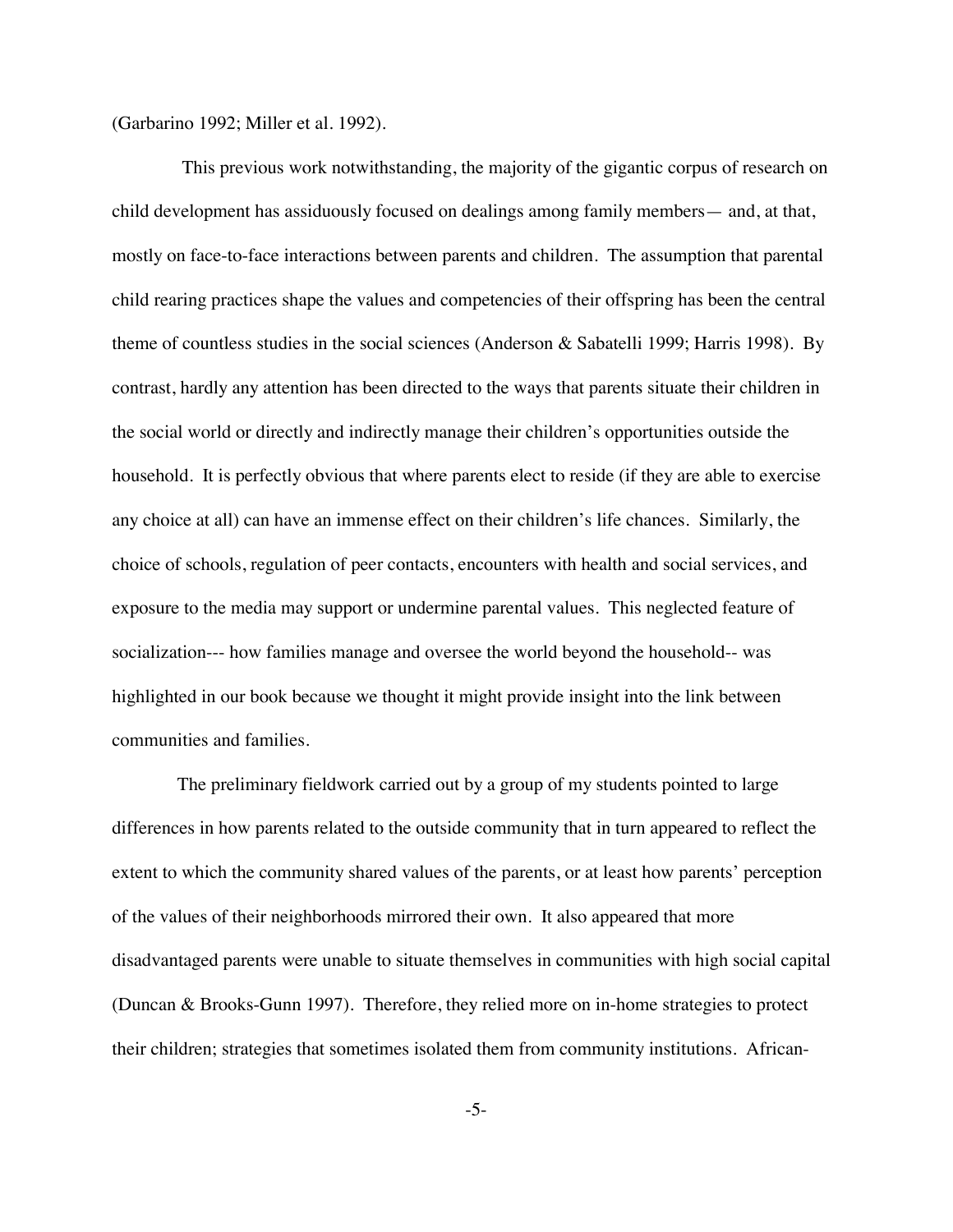Americans, regardless of social class, appeared less likely to entrust their children to the surrounding social community because it frequently lacked essential social services and strong institutions. So the absence of local resources placed a greater burden on parents to micromanage their children.

The findings of the fieldwork were based on a small number of cases in a handful of diverse communities. Several of my colleagues on the Network and I decided that we would carry out a survey to explore the implications of the qualitative research. I shall not discuss in any detail the design of the research or the sample in this paper. However, it is important to acknowledge several significant limitations in the study: 1) Our sample contains a restricted range of neighborhoods. For cost considerations, the study was grafted on to another ongoing investigation which was confined to certain broad areas of Philadelphia. The sample therefore underrepresents both some of the poorest and some of the most affluent areas of the city; 2) The survey was conducted by telephone. This cost-saving approach inevitably means that some of the poorest families were excluded from the survey; and, 3) The study is cross-sectional, making it hazardous to infer causal relationships linking neighborhood, parenting style, and developmental outcomes. All of these limitations have been examined at length in the book but they should not be overlooked in this consideration of the study's findings. It seems highly likely that our results underestimate variation both across and within neighborhoods.

Despite this feature of the design, one of the most important results is the considerable variation that we do find in the functioning of urban families: parents report varying levels of success in monitoring their children's behavior, different amounts of closeness and conflict, and different degrees of compliance with rules and expectations. However— and this is the most

-6-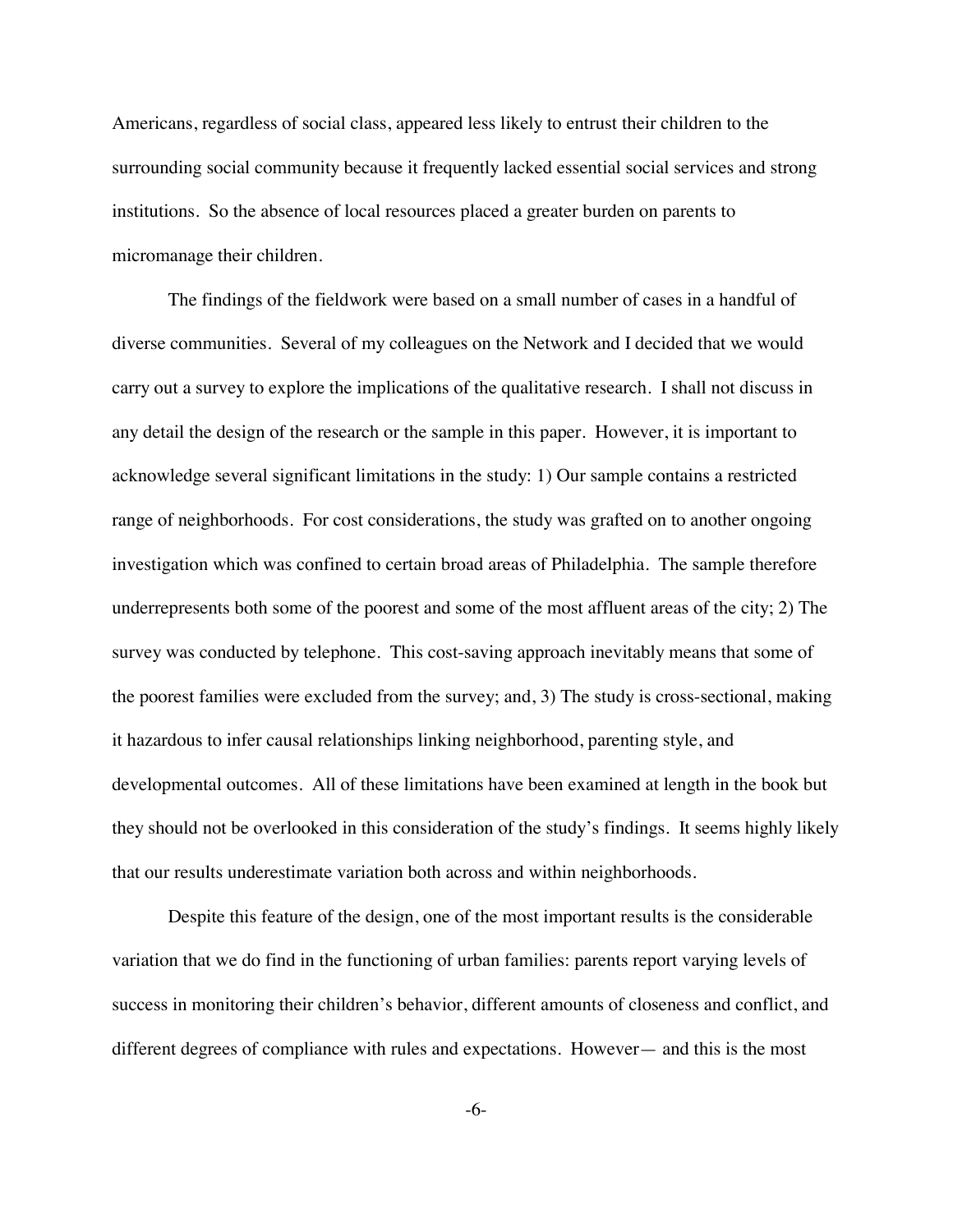surprising result of the study— the degree of variation in these outcomes **across** neighborhoods is tiny compared to the degree of variation **within** neighborhoods. Whether we rely on parents' or youths' reports, we find little evidence that living in neighborhoods with greater levels of social cohesion, greater institutional resources, or even greater levels of problem behavior is strongly related to the key outcomes of well-being either at the family or individual level. This result surprised us and called for a closer investigation of the linkages between neighborhoods and child development indicators.

It is entirely possible that the variation would be greater had we included more neighborhoods at both tails of the distribution. Yet we also restricted the range of families within neighborhoods by omitting the least well functioning parents. Moreover, in companion studies carried out in Prince Georges County, Denver, and Chicago, the same result seems to recur— at least among youth in early adolescence. Results from the Denver study conducted by Del Eliot and his colleagues indicate that neighborhood variation may increase as youth enter their later teens. Also, we must admit that the measures of child development are incomplete, and of course, imperfect.

Yet, we are still inclined to conclude that across-neighborhood variation in youth performance (with one important exception that is discussed below) really is modest compared to within-neighborhood variation— at least at this stage in the child's life. Remember that even in high poverty areas (neighborhoods where 40 percent or more of the households are living below the poverty line), the majority of families are still employed and above the poverty line. Some of the neighborhoods in our sample have high levels of single-headed families and families on public assistance, but many of these families are functioning adequately— that is, their children

-7-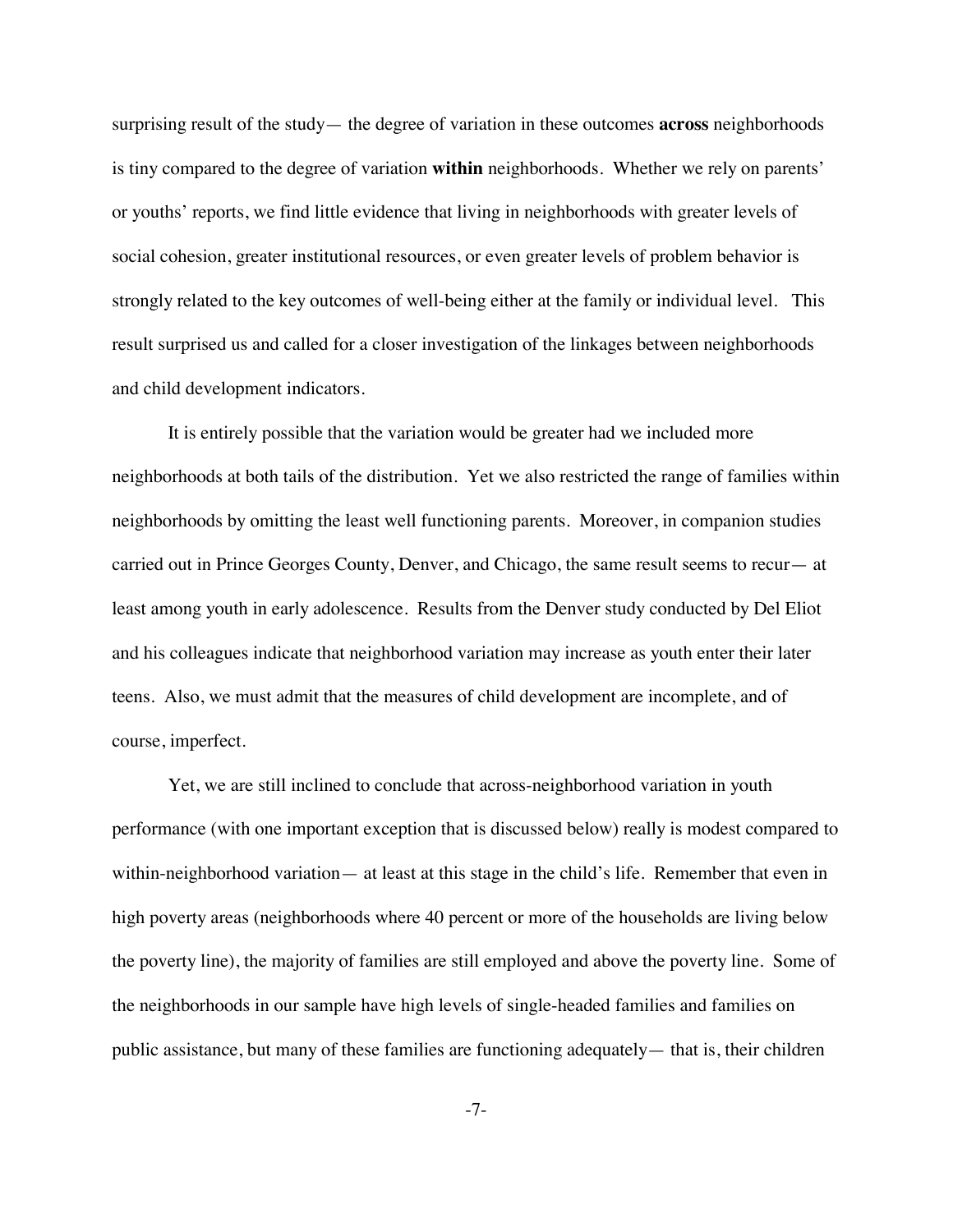are attending school on a regular basis, do not exhibit signs of serious mental health, and have not (yet) become involved in the criminal justice system or become parents. These serious problem behaviors mostly occur in the later teens. Indeed, in our qualitative study of 35 families which extended beyond the survey, we began to see greater evidence of problem behaviors as the youth entered high school. In Philadelphia, close to half of all public school students fail a course in the first year of high school. About a fifth will drop out of school by the end of the tenth grade. Therefore, we cannot project the same levels of well-being in later adolescence that we found when the children were between the ages of 11 and 15.

 While problem behavior was not strongly linked to locality, pro-social involvement was more closely linked to neighborhood because of the differential availability of programs for youth across Philadelphia. Neighborhood resources such as after-school and recreational programs were concentrated in the white, ethnic communities and less available in African-American neighborhoods. Thus, white parents could more often entrust their children to community-based programs in their own neighborhoods. This involvement helped to reinforce bonds of social trust and cohesion, neighborhood features that were far less likely to be characteristic of black than white communities.

Just as we had found in the qualitative study, the survey demonstrated a strong association between properties of the neighborhood and styles of family management. Unlike disciplinary practices or parental warmth, we discovered strong differences in the ways that families oversaw the external world that were completely consistent with the findings of our qualitative research. Co-socialization with neighborhoods was relatively uncommon is the most dangerous and depleted neighborhoods but common in the close-knit, white ethnic communities

-8-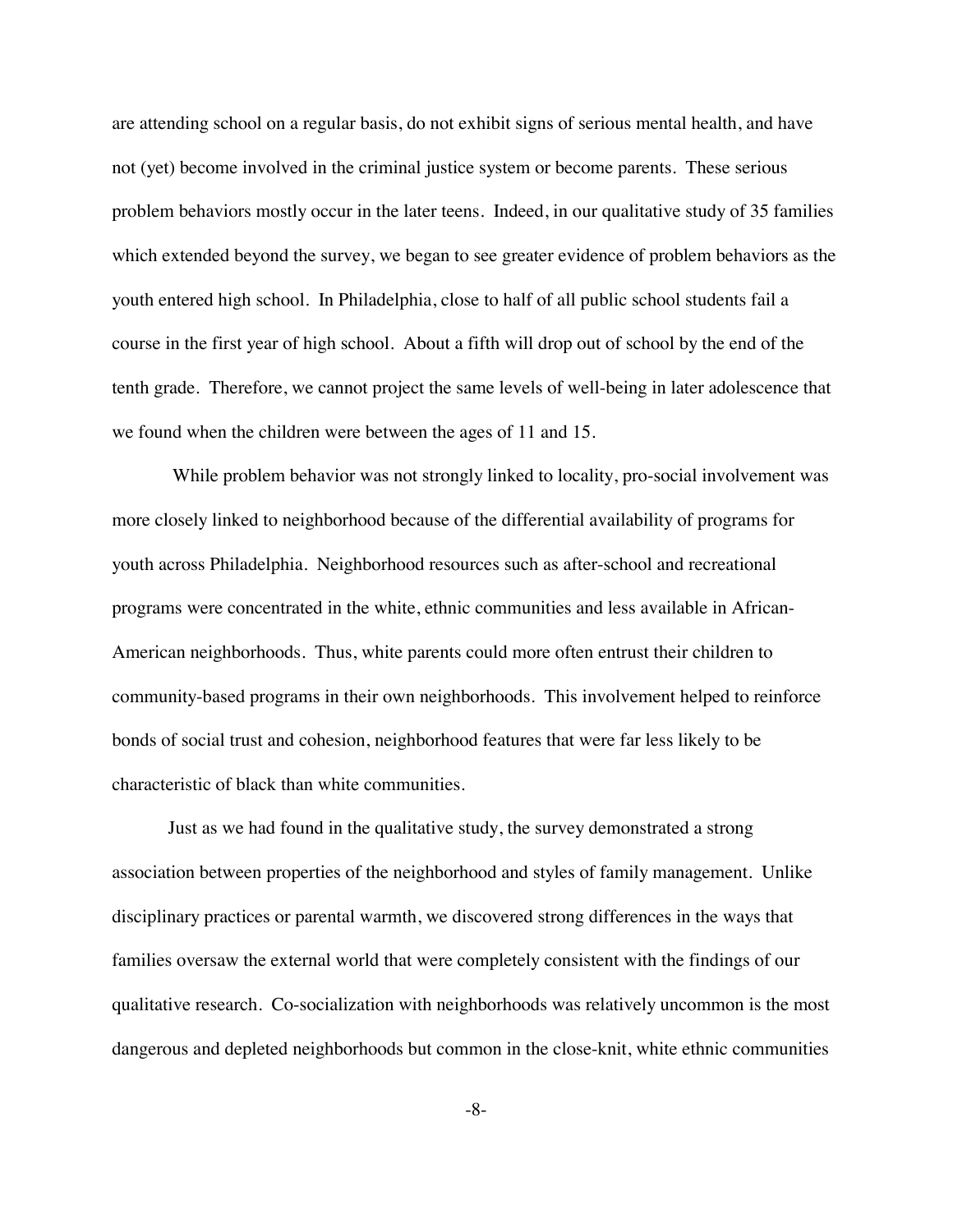that still exist in parts of Philadelphia. In part, these differing processes depend on the availability of robust schools and youth service programs which are relatively rare; typically, the remnants of "traditional" neighborhoods only exist in Catholic, working-class communities in which parents still have access to schools and after school programs that they can trust. Most communities have low resources and low social capital. Parents either channel their children toward resources in other communities or hunker down.

Evidence linking family management to children's developmental status was mixed and not completely consistent depending on the particular measures employed. However, we were able to show that when we looked at all of the measures simultaneously, the results appeared to be more coherent. That is, children generally did better when they resided in better off communities so long as they lived in a reasonably well-functioning family. Conversely, the community characteristics conferred little or no advantage to children when they did not. At the other end, parenting processes and management strategies boosted children's chances of success even when they lived in a poorly functioning community. Nonetheless, the family could not make up for the advantages of the neighborhood even when parents were highly capable and committed to assisting their children.

These results ignore the possibility that capable families selected better off neighborhoods, producing the kind of synergy that I just described. Of course, they do, but we also discovered that families frequently were forced to trade off the assets of living close to supportive kin with getting the advantages or supportive local institutions. And many parents in our study were simply not in a financial position to choose either good neighborhoods or good schools. Thus, capable parents certainly can and do improve the odds of their child's succeeding,

-9-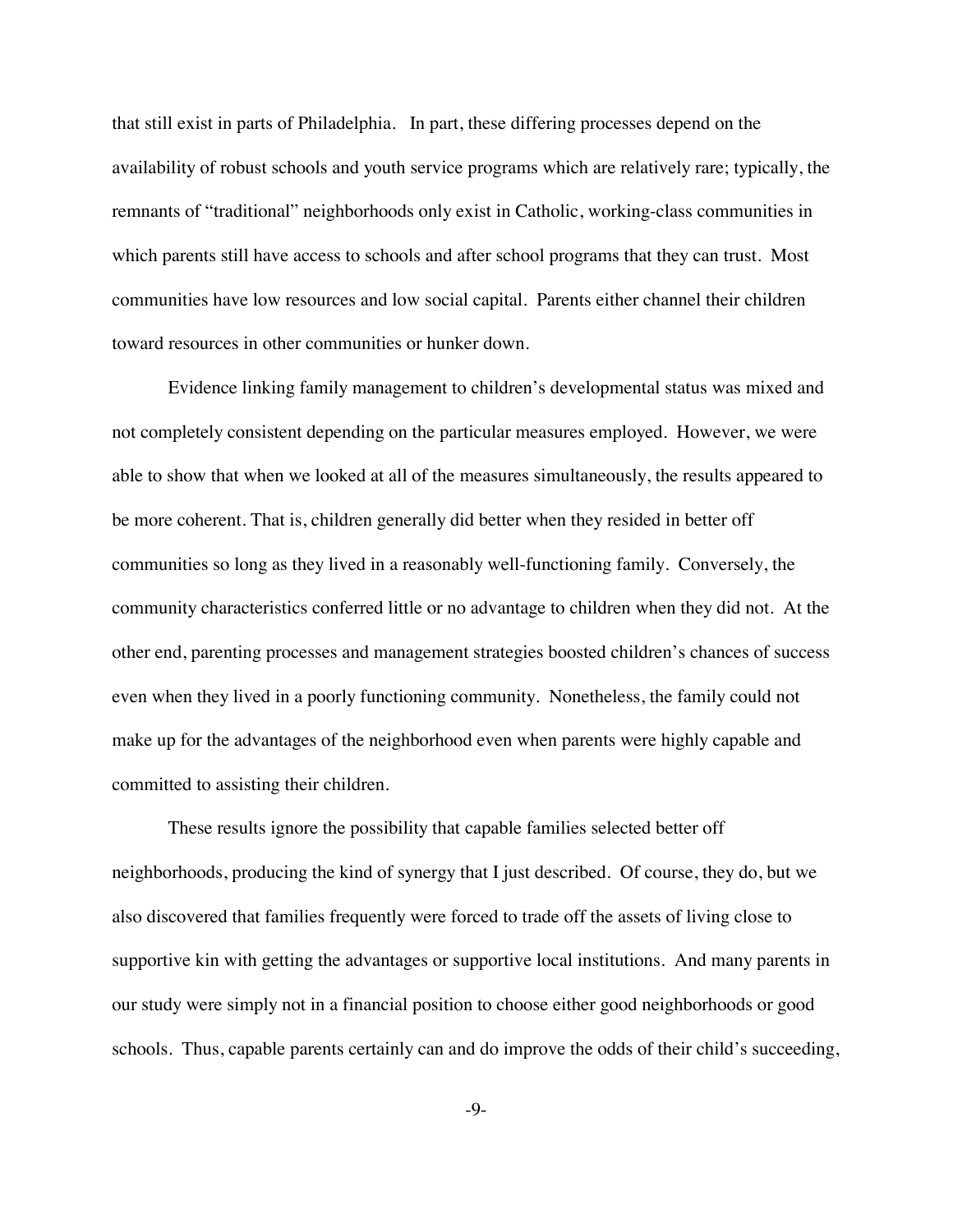but parenting alone (just like bowling alone) is a difficult enterprise. Our cross-sectional findings have to be regarded with an element of suspicion. However, we are currently examining data from a seven-year follow up of the families in the Philadelphia study, which should help to test the findings with a more rigorous design. We can also begin to tease out the community effects among older youth, for whom we have reason to believe the impact of neighborhoods may be more pronounced.

## **Reflections on Policy**

Strengthening communities through an infusion of organizational efforts and resources has been episodically a goal of both government and foundations. It is difficult to demonstrate the effectiveness of such efforts either on strengthening parenting skills or on producing favorable developmental outcomes for children. It is not surprising that the effects of community building are difficult to trace. First, it is extraordinarily difficult to change the levels of resources and social organization of communities and then to observe an exposure of families to this organizational change lengthy enough to detect effects. Short-term studies are doomed to failure and long-term efforts require enormous and sustained improvements at the local level. It is far easier to show that community disorganization is not good for families or children than to demonstrate the converse through interventions.

To complicate matters, families do not stay in place. As communities deteriorate, the most resourceful parents try to move out, and when they improve, new families may move in hoping to benefit from the local schools and services. It is not easy to model how these patterns of mobility work out for either family or child. Thus, we have turned to experiments like the

-10-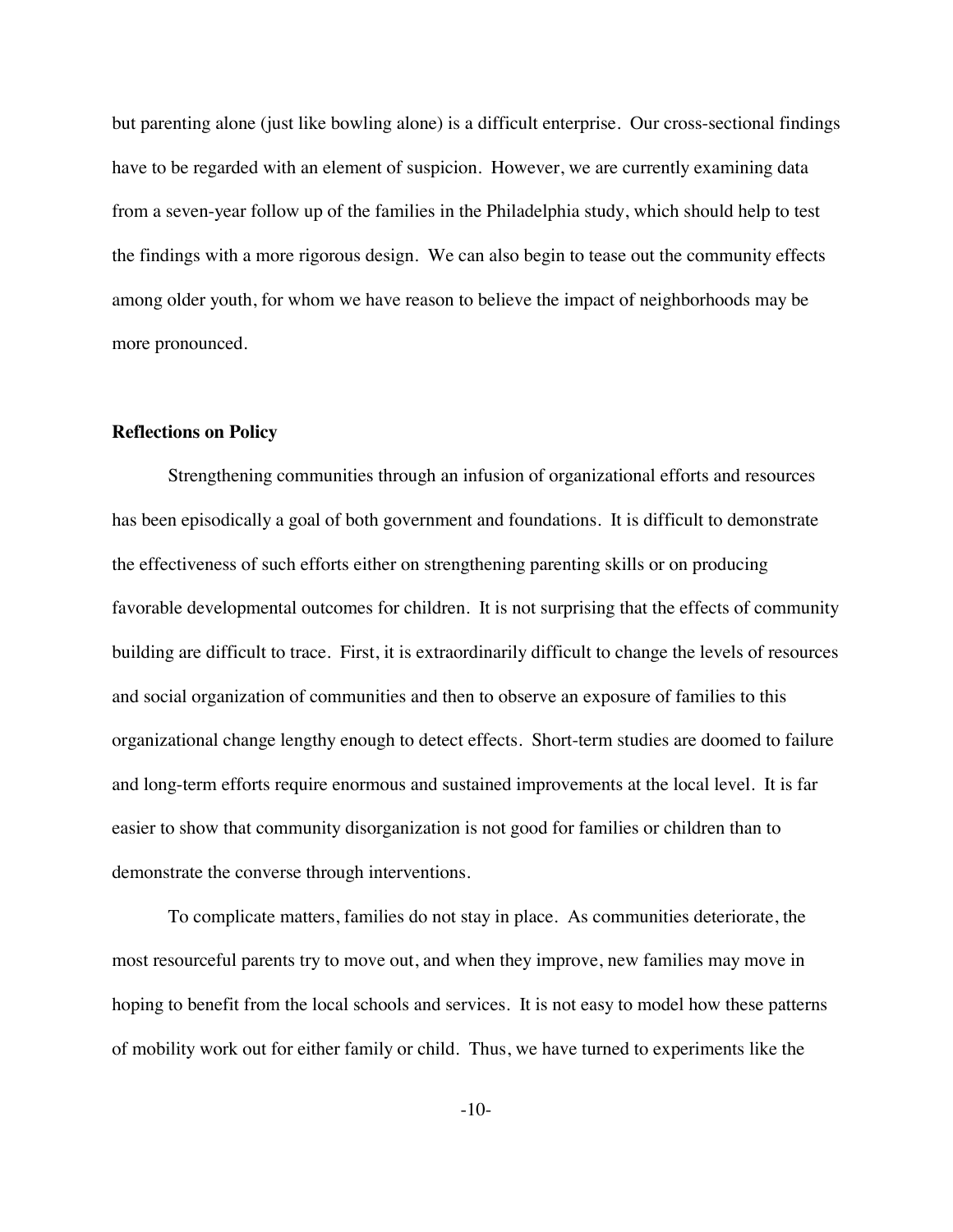Gautreaux Housing Experiment (Rosenbaum 1995)and the more recent Moving to Opportunity program sponsored by the Labor Department to observe how similar families adjust to different environments. The results of these ongoing studies have thus far been encouraging though inconclusive. In any case, they cannot demonstrate whether neighborhood improvement benefits families and children.

Nonetheless, it is difficult to ignore the theory on which such efforts are founded, or the kinds of data that emerge from our study that indicate that parents are sensitive to neighborhood conditions in the strategies they employ to rear their children. Parents must allocate their own resources (time, money, skills) and one important way that they do so is to partner with other individuals and institutions (care givers, agencies, schools, service programs). Our results show, not surprisingly, that some parents have greater managerial talents than others and that parents are located in communities that offer differing levels of resources and support. Other parenting skills aside, we can show that children do better when their parents have greater managerial skills for utilizing programs and services, and they also fare better when they live in communities with greater resources (though here the results are relatively modest).

The large question is whether we can enhance both managerial skills of parents and the level of resources in distressed neighborhoods. Our concluding chapter discusses the prospects of both these approaches. On the first, we propose a few suggestions that might be familiar to any community organizer— find the most capable parents in the community and connect them with parents who might be able to learn from their experience. Get institutions to teach parents how better to search for support and to make use of it; help parents to be more discriminating consumers and to agitate for better services. This is familiar stuff though it needs to be restated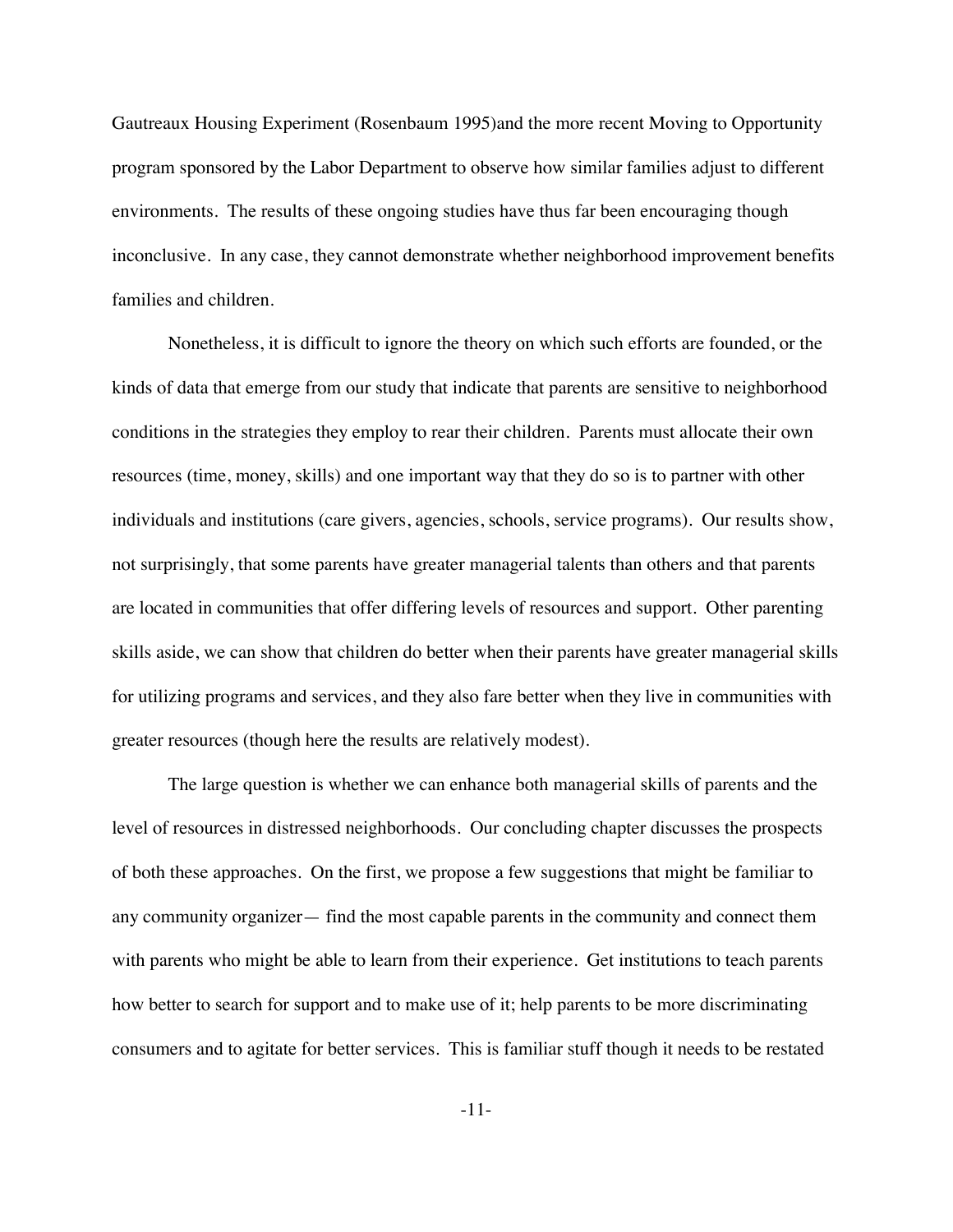periodically because we forget that parents can and do acquire skills that are helpful to their children's life chances. Building a sense of parental agency is probably not a bad thing, though agency without resources has limited effectiveness.

Strengthening local institutions must begin with the ones that affect children most directly: preschool services, schools, and after school programs. All three of these building blocks for human development are in a deplorable state in most urban communities, such as Philadelphia. The childcare institutions are overcrowded and underfunded. The facilities are often poorly designed and the caretakers poorly trained. Parents turn to trusted relatives, friends and neighbors who may do no worse than the average childcare center but also may provide not much more than custodial care. The schools in Philadelphia are in deplorable condition, and most serve their populations poorly. Beginning in middle school, the quality of school seems to deteriorate as the demands on teachers and staff grow. The high schools— which I have been studying in another project— range from mediocre to dysfunctional. Few of the high school programs offer any extracurricular programs beyond a few sports teams. The typical Philadelphia school is simply unacceptable to most parents who either move out of the city, send their children to parochial or private schools or desperately search for a way out of their neighborhood school.

It is difficult to imagine a way of community building without substantially strengthening schools: both the educational content and after school programs. The schools are currently incapable of providing much help to parents in providing their children with the skills, social networks, and vision to find a place in society. The rhetoric of school reform often includes enhancing parental involvement; parents need to know more about what happens at school and to

-12-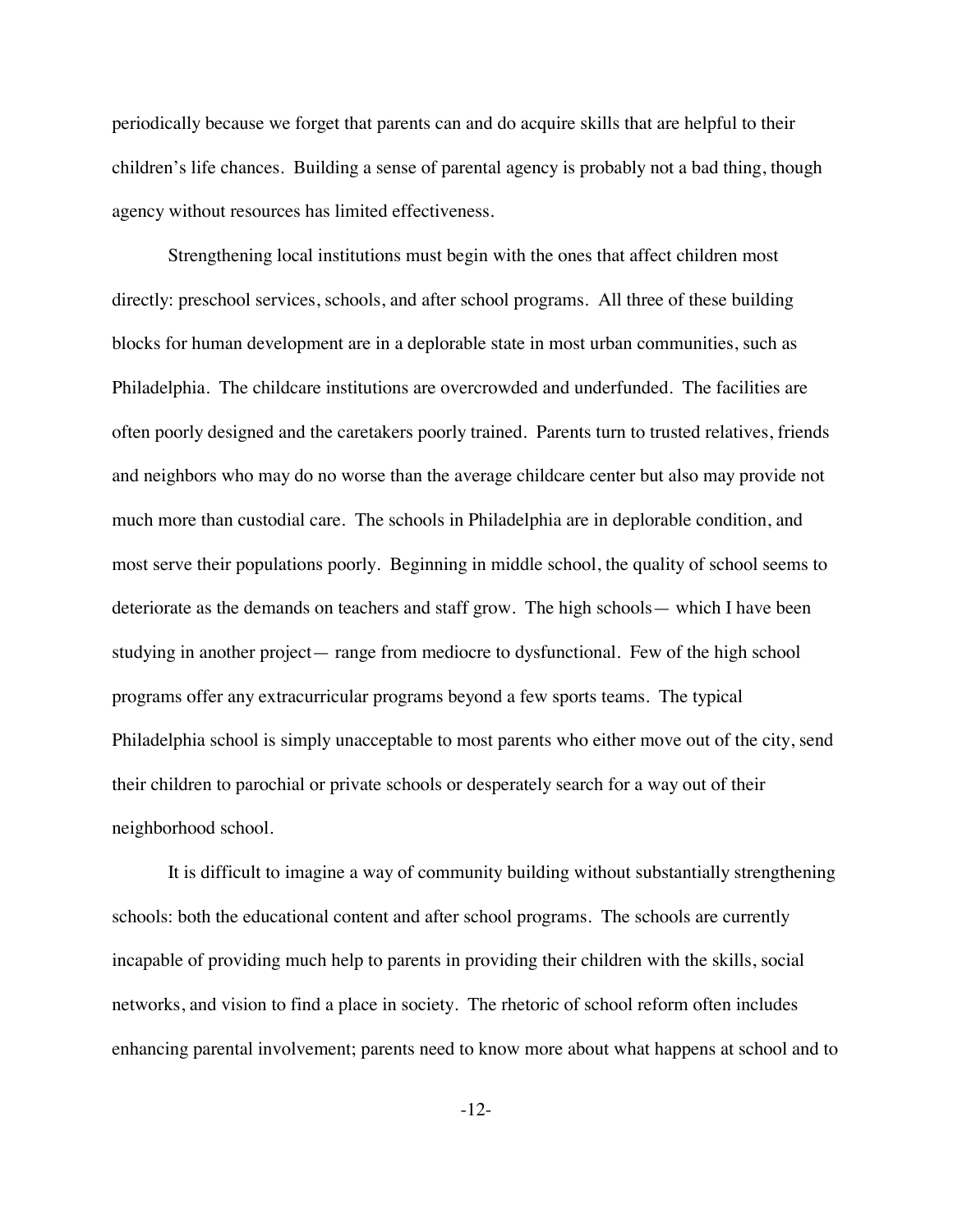have greater influence and involvement in what takes place in the classroom. Yet it is chimerical to believe that parents can do more than become effective monitors and advocates. No doubt, the selection of schools is where they exercise their greatest influence. Most parents in Philadelphia simply cannot exercise much influence unless it is by moving out of the city— and the majority of families would do that willingly if they had the means to relocate.

A discussion of the problem of school reform is beyond the scope of this paper. It is sufficient to point out here that offering families better schools would go a long way toward helping children at risk of failure in adolescence or early adulthood. Youth services and summer programs— important as they are— cannot make up for the severe deficiencies in many urban, public school systems. If hospitals were providing the same level of services as schools, there would be a public outcry and an even larger number of lawsuits than currently occur.

It seems to me an open question of whether public policy should be directed at strengthening neighborhood schools and services or merely finding the means to move children to where better services exist. I am open-minded about a voucher system so long as it adequately funds and directs parents to higher quality educational programs rather than assumes that parents are informed consumers. This study suggests that parents operate with very partial information and simply do not possess the rudimentary knowledge of how the stratification system operates. They believe that the system is fair, and it is not. The parents who have the least knowledge and resources are required to select among inferior institutions and supports. Ultimately, and with good reason, they are inclined to rely on kin or close neighbors to make up for what is lacking in their immediate milieu. If they had access to thriving institutions, would they adopt different management strategies and their children would benefit accordingly. This thought experiment is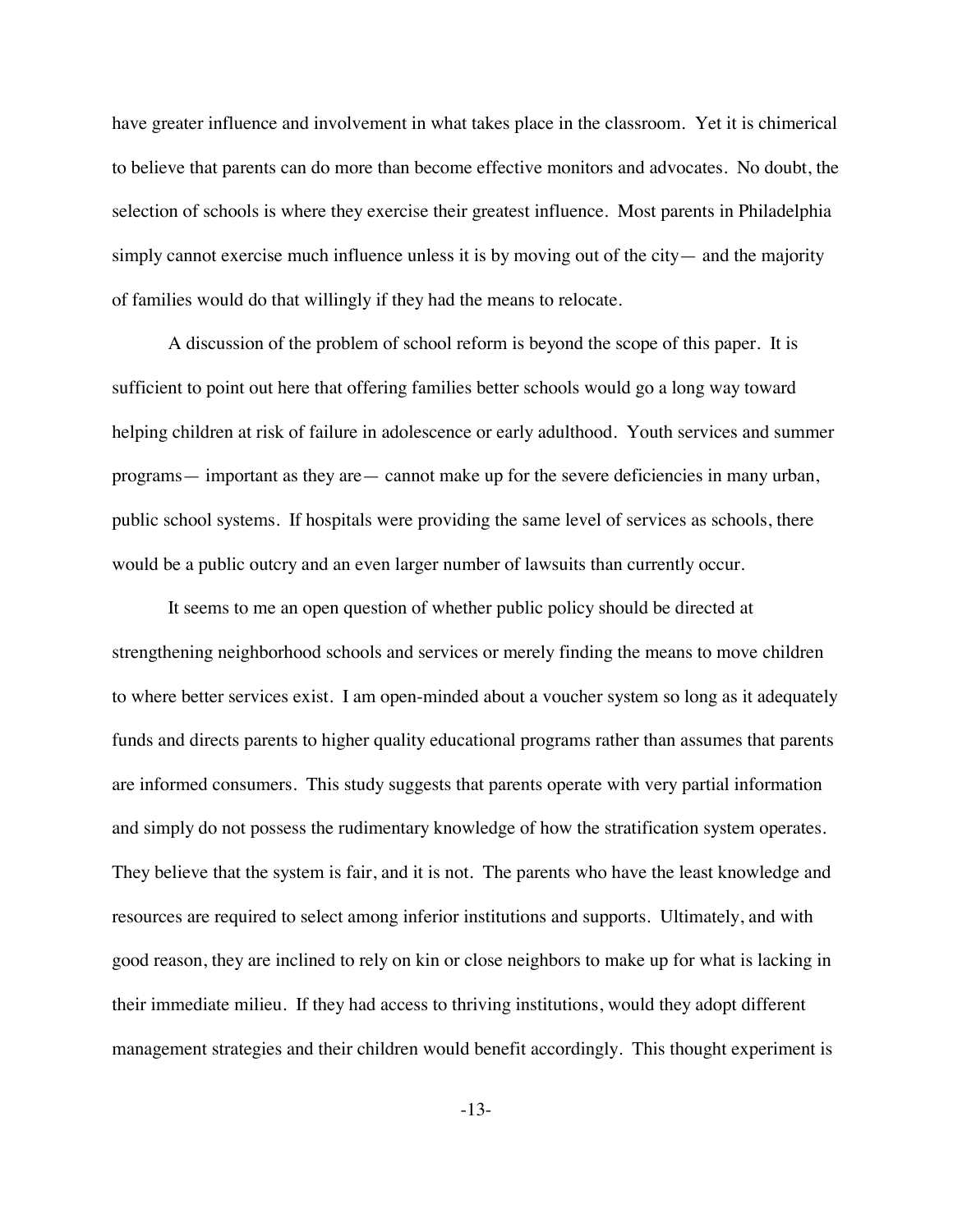surely worth applying in reality.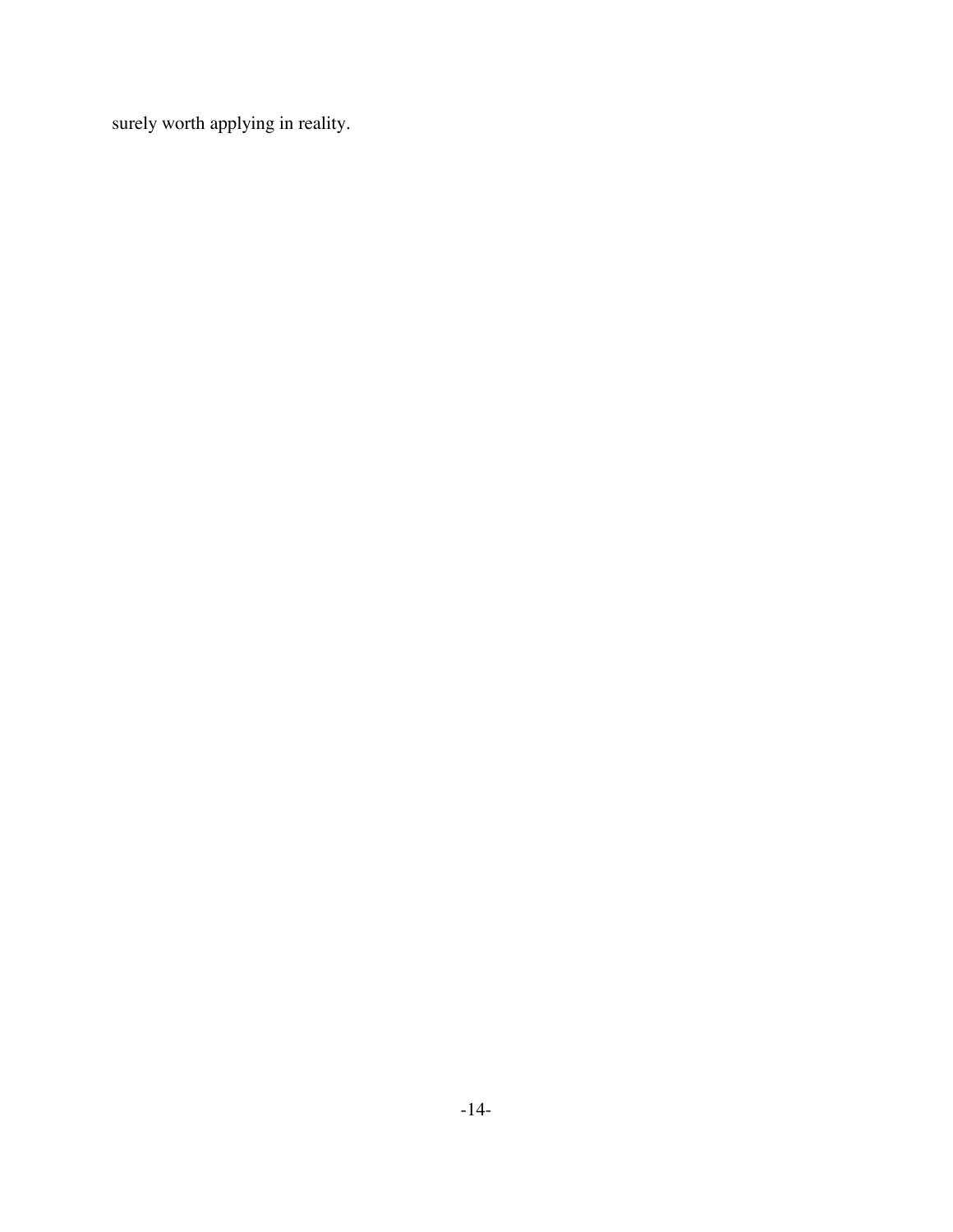#### References

- Adams, B. N. (1970). Isolation, function, and beyond: American kinship in the 1960's. *Journal of Marriage and the Family* 32:4:575-597.
- Anderson, S. A., & R. M. Sabatelli. (1999). *Family interaction: A multigenerational developmental perspective*. (2nd Ed.). Boston: Allyn & Bacon.
- Banfield, E. C. (1970). *The unheavenly city: The nature and future of our urban crisis.* Boston: Little, Brown.

Bott, E. (1957). *Family and social network.* London: Havistock.

- Brooks-Gunn, J, G. J. Duncan, & J. L. Aber. (Eds.). (1997). *Neighborhood poverty*. Vol. I & II.. New York: Russell Sage Foundation.
- Clinton, H. R. (1996). *It takes a village: And other lessons children teach us.* New York: Simon & Schuster.
- Cook, T., F. F. Furstenberg, J. Eccles, G. H. Elder, Jr., & A. Sameroff. (1999). Successful adolescence in high risk settings: Cumulative influence of family, peer, neighborhood and school factors. Work in progress.
- Duhl, L. D. (Ed.). (1963). *The urban condition: People and policy in the metropolis.* New York: Basic Books.
- Duncan, G. J. & J. Brooks-Gunn. (Eds.). (1997). *Consequences of growing up poor.* New York: Russell Sage Foundation.
- Durkheim, E. (1933). *The division of labor in society.* Glencoe, Ill.: Free Press.
- \_\_\_\_\_\_. (1951). *Suicide, a study in sociology.* Glencoe, Ill.: Free Press.
- \_\_\_\_\_\_. (1995). *The elementary forms of religious life.* New York: Free Press.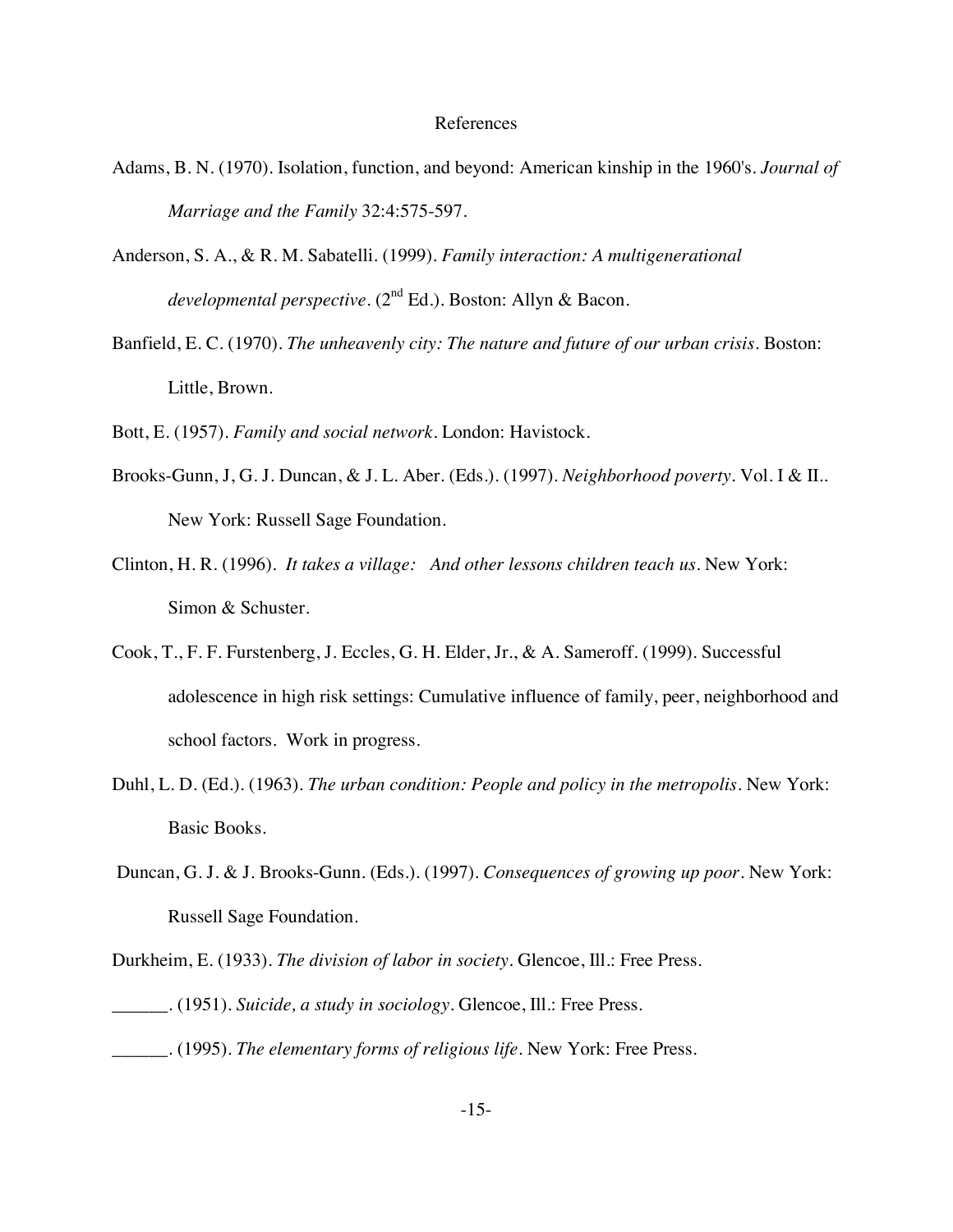- Furstenberg, F. F. (1985). Sociological ventures in child development. *Child Development* 56:281-288.
- Furstenberg, F. F., T. D. Cook, J. Eccles, G. H. Elder, Jr., & A. Sameroff. (1999). *Managing to make it: Urban families and adolescent success.* Chicago: University of Chicago Press.

Gans, H. (1962). *Urban Villagers.* New York: Free Press of Glencoe.

- Garbarino, J. (1992). *Children and families in the social environment*. (2<sup>nd</sup> Ed.). New York: Aldine De Gruyter.
- Harris, J. (1998). *The nurture assumption: Why children turn out the way they do.* New York: Free Press.
- Hollingshead, A. de Belmont. (1949). *Elmtown's youth, the impact of social classes on adolescents.* New York: J. Wiley.
- Jargowsly, P. A. (1997). *Poverty and place: Ghettos, barrios, and the American city.* New York: Russell Sage Foundation.
- Jencks, C & P. E. Peterson. (Eds.). (1991). *The urban underclass.* Washington, D.C.: The Brookings Institute.
- Jessor, R. (1993). Successful adolescent development among youth in high-risk settings. *American Psychologist* 48:2:117-126.
- Litwak, E. & H. J. Meyer. (1973). *School, family, and neighborhood: The theory and practice of school-community relations.* New York: Columbia University Press.
- Lynd, R. S. & H. M. Lynd. (1956). *Middletown: A study in American culture.* New York: Harcourt, Brace & World.

Medrich, E. A., J. A. Roisen, V. Rubin, & S. Buckley. (1982). *The serious business of growing*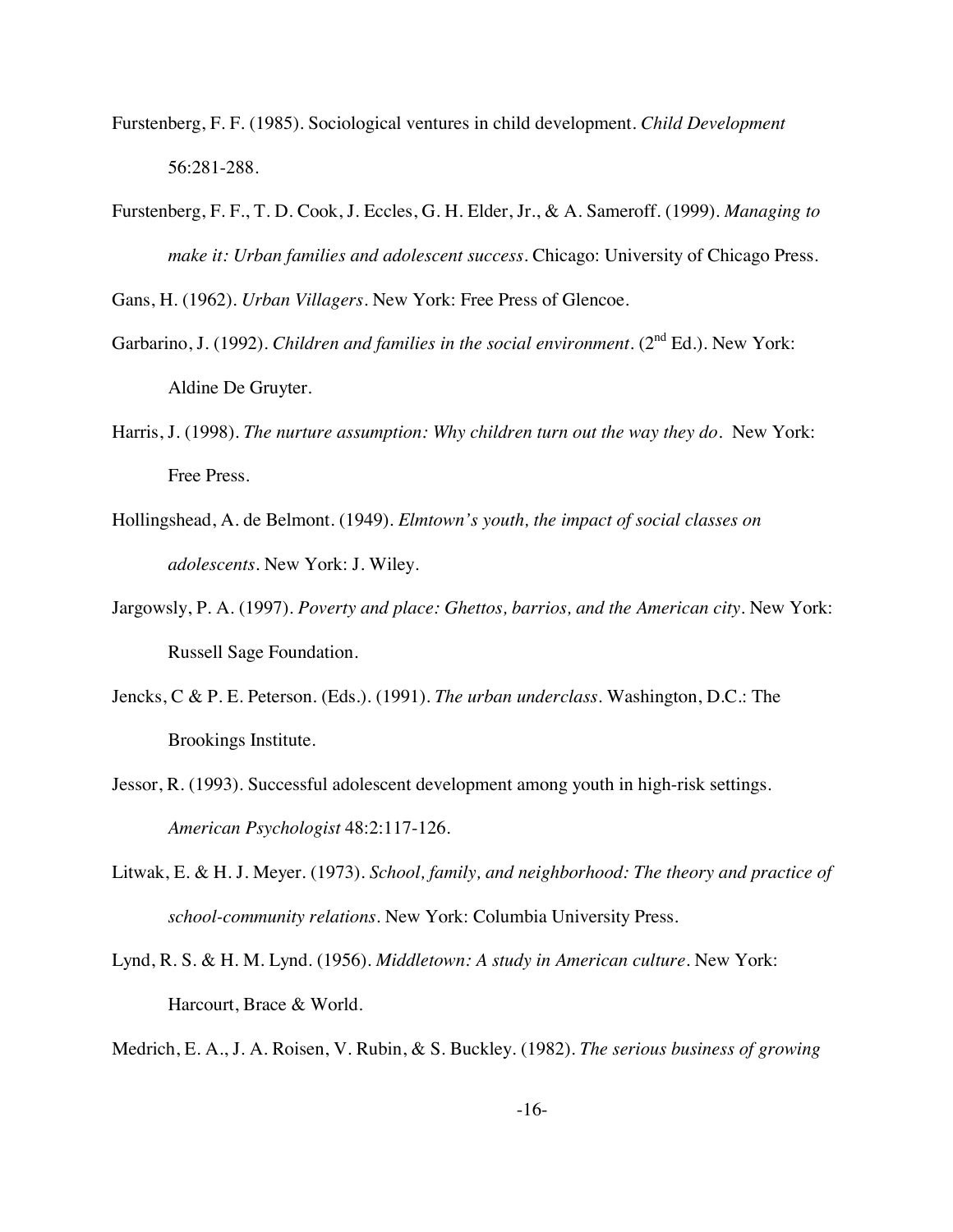*up: A study of children's lives outside school.* Berkeley: University of Claifornia Press.

- Miller, B. C., J. J. Card, R. L. Paikoff, & J. L. Peterson. (Eds.). (1992). *Preventing adolescent pregnancy.* Newbury Park, CA: Sage Publications.
- National Research Council. (1990). *Inner-city poverty in the United States.* Washington, D. C.: National Academy Press.

Nisbet, R. A. (1986). *Making of modern society.* Brighton, Sussex: Wheatsheaf.

- Park, R. E., E. W. Burgess, & R. D. McKenzie. (1925). *The city*. Chicago: University of Chicago Press.
- Rosenbaum, J. E. (1995). Changing the geography of opportunity by expanding residential choice: Lessons form the Gautreaux Program. *Housing Policy Debate* 6:231-269.
- Schneider, B & J. S. Coleman. (1993). *Parents, their children, and schools.* Boulder, CO: Westview Press.
- Seeley, J. R., R. A. Sim, & E. W. Loosley. (1956). *Crestwood Heights, a study in the culture of suburban life.* New York: Basic Books.
- Suttles, G. (1968). *The social order of the slum: Ethnicity and territory in the inner city.* Chicago: University of Chicago Press.

- Tocqueville, Alexis de. (1945). *Democracy in America.* New York: A. A. Knopf.
- Vidich, A. J. & J. Bensman. (1968). *Small town in mass society: Class, power and religion in a rural community.* Princeton, NJ: Princeton University Press.
- Walton, J. & D. E. Carns. (1973). *Cities in change: Studies on the urban condition.* Boston: Allyn and Bacon.

Tannenbaum, F. (1938). *Crime and community.* New York: Columbia University Press.